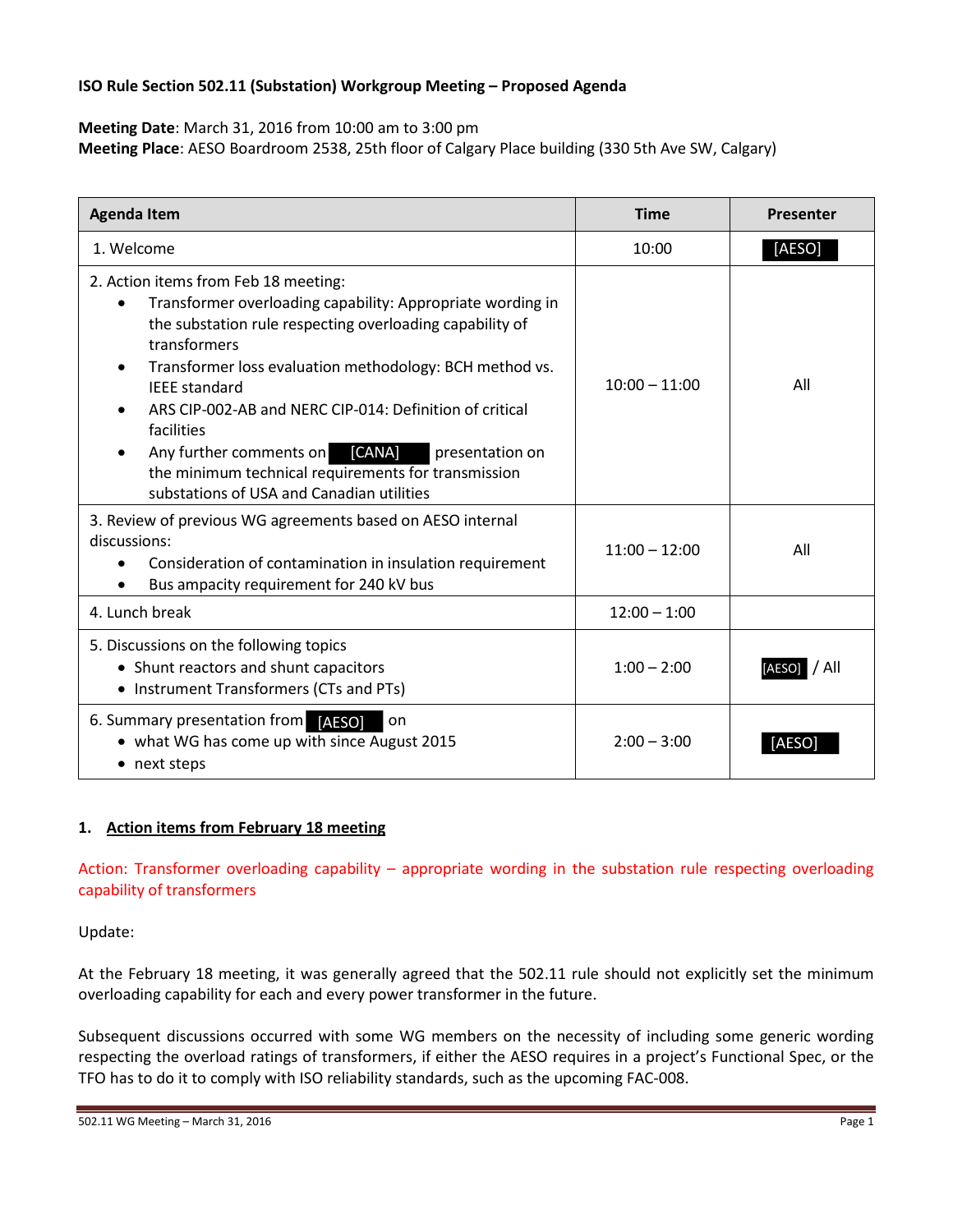The following text represents proposed wording regarding transformer overload rating requirement:

*Any ratings beyond the nameplate rating, if requested by the ISO in a Functional Specification with a specified load cycle, shall be recorded and provided to the ISO.*

*Any load cycle test to meet above requirement or other requirements from the ISO shall be performed in accordance with Clause 10 of IEEE Standard C57.119. The test report shall include, to the maximum extent possible, all information as specified in Section 4.4 of IEEE Standard C57.91.*

Action: The AESO is to review the difference between BC Hydro's loss methodology and the IEEE C57.120 standard

Update:

The difference between the different methodologies appears to be how the costs in \$/kW of the losses (No-load loss, Load loss, Auxiliary loss) are arrived at, based on either levelized cost or marginal cost concept.

While the AESO would not like to mandate a specific loss evaluation methodology, but views that the levelized cost concept appears to be more suitable method. If the AESO requires loss comparison to be made on certain transformers, the AESO is obligated to provide the necessary parameters. WE need discussions on what information the AESO is required to provide.

Action: The AESO is to review NERC's definition on CIP (5 source line terminations?), and determine if the WG needs to review the "Type 1" substation definition

Update:

The NERC CIP-014-2 – Physical Security – has the following definition on CIP facilities:

# *4. Applicability:*

# *4.1. Functional Entities:*

*4.1.1 Transmission Owner that owns a Transmission station or Transmission substation that meets any of the following criteria:* 

*4.1.1.1 Transmission Facilities operated at 500 kV or higher. For the purpose of this criterion, the collector bus for a generation plant is not considered a Transmission Facility, but is part of the generation interconnection Facility.* 

*4.1.1.2 Transmission Facilities that are operating between 200 kV and 499 kV at a single station or substation, where the station or substation is connected at 200 kV or higher voltages to three or more other Transmission stations or substations and has an "aggregate weighted value" exceeding 3000 according to the table below. The "aggregate weighted value" for a single station or substation is determined by summing the "weight value per line" shown in the table below for*  each incoming and each outgoing BES Transmission Line that is connected to another *Transmission station or substation. For the purpose of this criterion, the collector bus for a generation plant is not considered a Transmission Facility, but is part of the generation interconnection Facility.* 

| <b>Voltage Value of a Line</b>    | <b>Weight Value per Line</b> |
|-----------------------------------|------------------------------|
| less than 200 kV (not applicable) | (not applicable)             |
| 200 kV to 299 kV                  | 700                          |
| 300 kV to 499 kV                  | 1300                         |
| 500 kV and above                  |                              |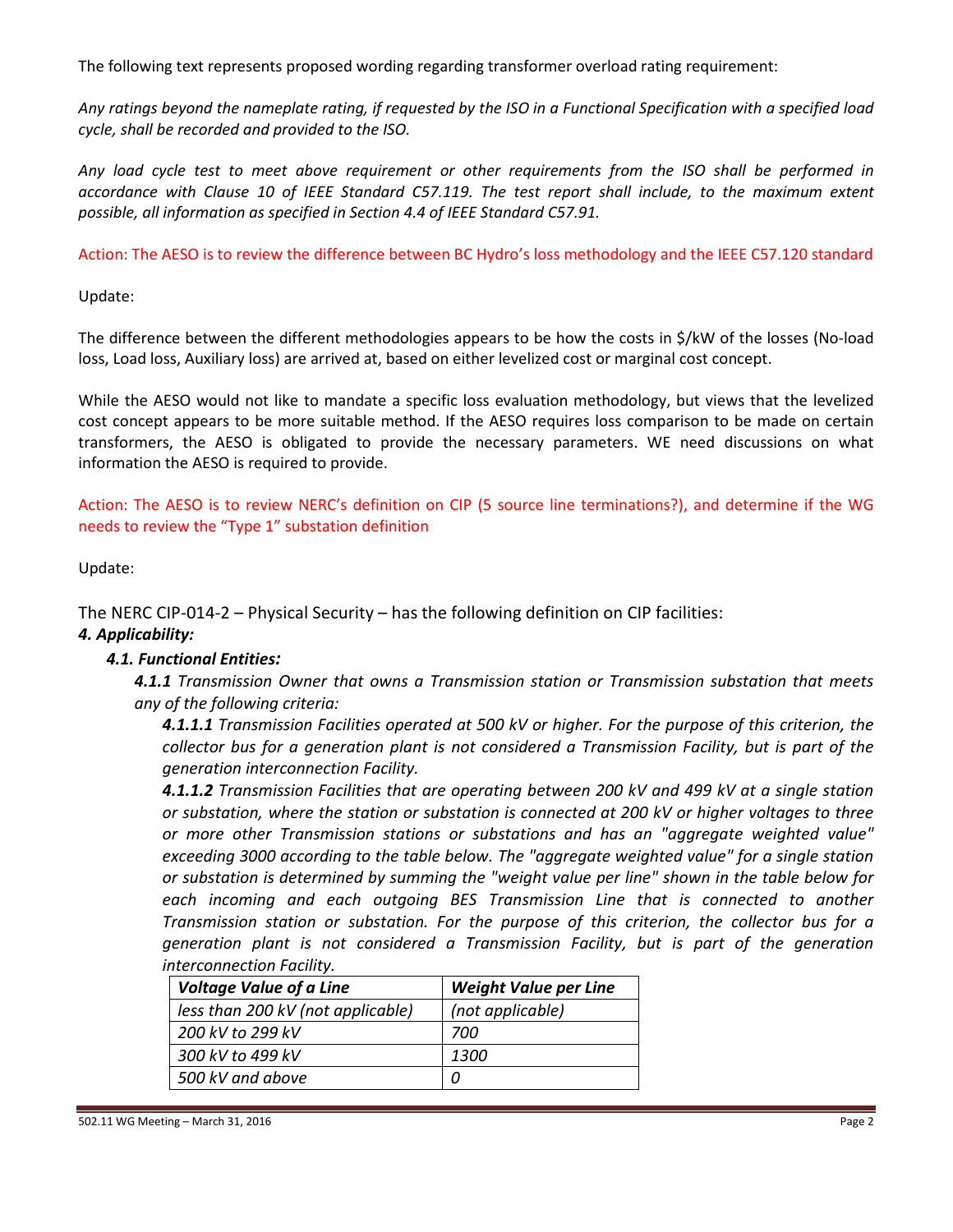*4.1.1.3 Transmission Facilities at a single station or substation location that are identified by its Reliability Coordinator, Planning Coordinator, or Transmission Planner as critical to the derivation of Interconnection Reliability Operating Limits (IROLs) and their associated contingencies. 4.1.1.4 Transmission Facilities identified as essential to meeting Nuclear Plant Interface Requirements.* 

*4.1.2 Transmission Operator.* 

### **2. Review of previous WG agreements based on AESO internal discussions**

### • Consideration of contamination in insulation requirement

Looking up previous meeting minutes, we didn't talk about contamination in insulation coordination. Contamination is a factor that must be considered in insulation coordination studies in setting creepage distance for insulators in areas with pollution, along with many other factors such as altitude correction factor, etc.

We just need to include the contamination factor in the minutes.

### • Bus ampacity requirement for 240 kV cross bus

At the December 17 meeting, we came up with the following minimum bus ampacity values:

| Component               | 138/144 kV | 240/260 kV | 500 kV |
|-------------------------|------------|------------|--------|
| Main bus                | 1,200      | 3,000      | 4,000  |
| Cross Bus               | 600        | 2,000      | 3,000  |
| Feeder or Line terminal | 600        | 2,000      | 3,000  |

An internal review suggests to increase the "Cross Bus" ampacity from 2000A to 3000A, for handling load growth and future expansions.

We need to talk further about the cost implication of this change.

### **3. Shunt Reactors and Shunt Capacitors**

WG members are encourages to bring any additional points to the meeting.

#### Shunt capacitor bank

- Under what condition do we require a shunt capacitor to be connected to a diameter between buses?
- Shunt capacitor banks must be solidly grounded with the neutral grounded at a single point
- For multiple parallel capacitor banks which are switched back-to-back, each bank shall have a circuit breaker
- H-coupled capacitor banks must have unbalance protection, both alarm and trip function
- Should we require that a TRV study be done for each project having capacitor bank(s) to determine the use of series reactors or other schemes (such as pre-insertion resistors) to limit the switching transient overvoltage and resonance?
- Any other points from WG members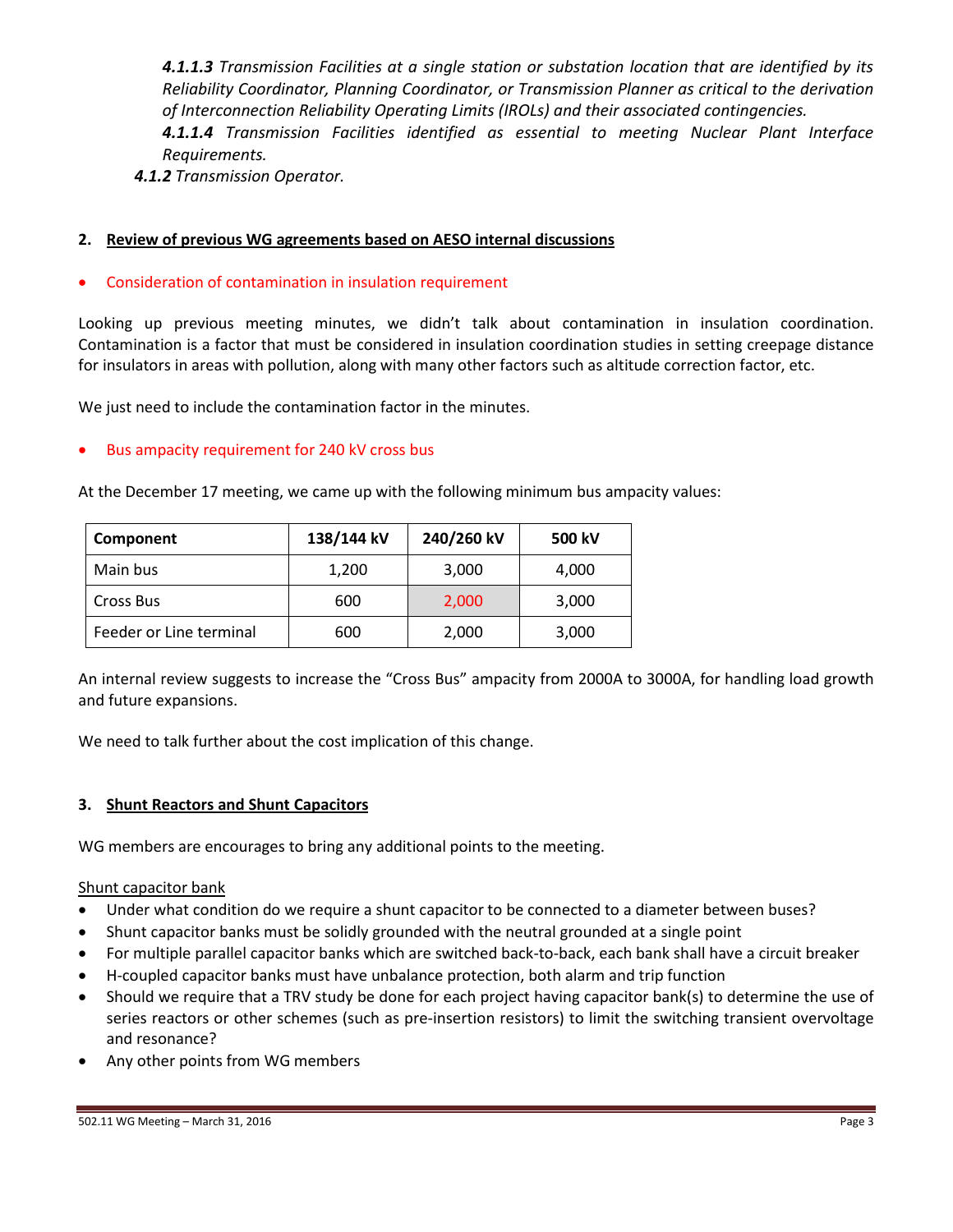Shunt reactor bank

- For line connected shunt reactors Should we prescribe minimum compensation level?
- Should we limit the construction types of reactors to either gapped core type or magnetically shielded air core having fixed impedance?
- Should we require reactor to have constant impedance up to, say, 1.5 times the rated voltage?
- Under what condition do we require a shunt reactor to be connected to a bus or a tertiary winding?
- For line connected shunt reactors Auto reclosing of a transmission line with line shunt reactors is prohibited unless it can be assured that the fault is in the line section
- For line connected shunt reactors Shunt reactors must be either solidly grounded or grounded through a neutral reactor
- For line connected shunt reactors Under what condition do we require a four legged reactor (if not four legged reactor, a separate neutral reactor)?
- For tertiary winding connected reactors There must be a circuit breaker connected
- Any other points from WG members

#### **4. Instrument Transformers**

Do we have any other technical requirements than the ones already specified in the current 502.3 rule as follows?

### **ISO Rule 502.3 – Interconnected Electric System Protection Requirements**

#### **Instrument Transformers**

9(1) The **legal owner** of a **generating unit**, the **legal owner** of an **aggregated generating facility** and the **legal owner** of a **transmission facility** must ensure the facility uses protection class voltage and current transformers.

(2) Each **protection system** must have separate current cores and utilize separate secondary voltage transformer windings.

### **Voltage Transformers**

10(1) Voltage transformers for a facility must be wire wound, capacitive or optical voltage transformers, and any other form of transformer is prohibited.

(2) For two hundred and forty (240) kV or higher voltage facilities, **protection system** devices that require voltage transformer inputs to provide protection functions must be connected to voltage transformers that are directly connected to the protected element.

(3) For one hundred and forty four (144) kV or lower voltage facilities that utilize simple bus design, the use of common bus voltage transformers is acceptable.

### **Fuse Failure Alarm for Voltage Transformers**

11 A voltage transformer used for protective purposes, including synchronism checking, must have a loss of potential alarm.

### **Current Transformers**

12(1) A current transformer used in a **protection system** must be either magnetic or optical, and must not be the limiting element in the transmission facility's rating.

(2) The maximum available current transformer ratio must be sized for the ultimate fault level of the facility as set out in the functional specification.

(3) A current transformer used in a **protection system** must meet the two point five (2.5L) low internal secondary impedance accuracy requirement as set out in *CAN/CSA-C60044-1:07, Instrument transformer – Part 1: Current transformers, Table 1B*, or an equivalent accuracy requirement at its maximum possible ratio, regardless